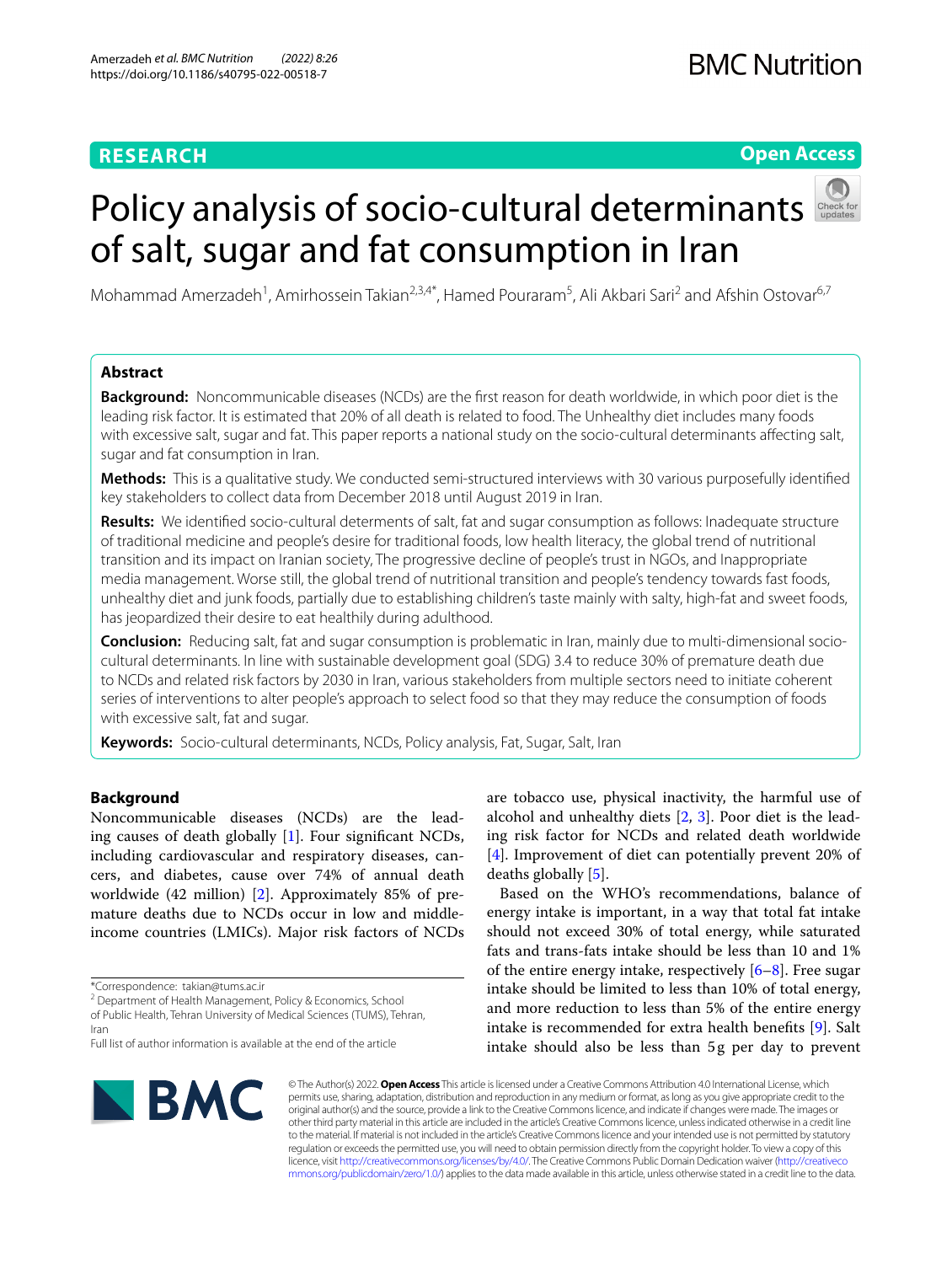hypertension and decrease heart disease and stroke risks [[10\]](#page-6-6). Further, evidence shows that equal access to various micronutrient-rich foods, e.g. fruits, vegetables, legumes, pulses, and nuts is a global challenge [\[11](#page-6-7)]. Whereas, unhealthy foods with a high amount of salt, sugar, saturated and trans fats have become more afordable and available worldwide [\[11](#page-6-7)]. Let alone, demand for meat, dairy products, sugar-sweetened drinks, and processed and ultra-processed foods has risen worldwide [\[11](#page-6-7)].

The World Health Assembly (WHA) has also approved nine voluntary targets to reduce NCDs' behavioural and physiological risk factors. They include a target to reduce mean population salt intake by 30% by 2030, a 25% relative reduction in the overall mortality from cardiovascular diseases, cancer, diabetes, or chronic respiratory diseases and halting the rise in diabetes and obesity [\[12](#page-6-8)]. WHO has also identifed a set of interventions, so-called "best buys", which are highly cost-efective, feasible and appropriate to the context of LMICs [[13\]](#page-6-9). In line with WHO Global Action Plan, Iran developed "The National Action Plan for Prevention and Control of NCDs and the related risk factors, 2015–2025", revised to cover the targets until 2030. It contains salt intake reduction by 30% until 2030, and zero trans-fatty acids in food & oily products by 2020 [\[14\]](#page-6-10).

Various factors determine healthy eating, in which sociocultural factors, including cultural norms, social pressures, social class, social networks, and race/ethnicity, play important roles [\[15\]](#page-6-11). Researchers have also pointed out that cultural, social, environmental, and psychological forces signifcantly afect health behaviour and behavioural change. Therefore, personalized cognitivebehavioural and culturally and socioeconomically sensitive strategies help change behavior [[15–](#page-6-11)[17](#page-6-12)]. NCDs cause 83% of premature death, and dietary risks are among the frst line of NCDs' risk factors in the country [\[2,](#page-5-1) [18](#page-6-13), [19](#page-6-14)]. We earlier reported existing policies to reduce sugar, salt, and fat consumption in Iran  $[20]$  $[20]$ . This paper reports the fndings of a national study on the sociocultural factors, mechanisms, and policies to reduce salt, sugar and fat consumption in Iran. Our fndings will assist, we envisage, the way to achieve the goals of national action plans for prevention and control of NCDs, particularly SDG 3.4 to 30% reduction of premature death because of NCDs by 2030 in Iran, and perhaps similar settings.

# **Methods**

#### **Study design & data collection**

This qualitative study aims to analyze socio-cultural determinants afecting salt, sugar, and fat consumption in Iran. We collected data through 30 semi-structured, in-depth and face-to-face interviews with stakeholders, experts and key informants who had experience and

knowledge in health promotion and planning, policymaking and management of diferent healthcare levels in the health system. Through literature review and in line with the Government Healthy Food Environment Policy Index (Food-EPI) monitoring tool [\[21](#page-6-16)], we developed a generic interview guide for data collection. The guide has two components: policies and infrastructures (Appendix 1). We used the health policy triangle framework for deductive analysis  $[22]$ . The Interviews were recorded digitally and transcribed verbatim. We provided the interviewees with an information sheet, reassured them about anonymity, freedom to withdraw and confdentiality, explained the purpose of the study and requested them to read and approve the informed consent form." The Ethical Committee of Tehran University of Medical Sciences (TUMS) approved this study (the ethical code: IR.TUMS.REC.1397.193). Interviews lasted about 30–90min and were conducted from December 2018 until August 2019 in Tehran- Iran. The first author (MA) conducted all interviews, except for the frst one, in which the corresponding author (AT) interviewed in the presence of MA. Notes were made during the interviews, and the place, date, time, and other signifcant issues were all recorded.

# **Setting and sampling**

We used a purposeful sampling approach to select our participants from four groups: academics, healthcare services providers, national policymakers, and regulatory organizations, with maximum variation. Initially, we purposefully selected key informants and relevant organizations and institutions by reviewing related documents and reports. We then identifed and added other key stakeholders through the key informants identifed in the previous step (snowball method) and continued the interviews until we reached saturation. We tried to choose organizations that represented key actors related to diet and NCDs. Table [1](#page-2-0) summarizes the list of interviewees.

# **Data analysis**

We conducted qualitative content analysis and utilized a mixed deductive and inductive approach for data analysis [\[23,](#page-6-18) [24\]](#page-6-19). We collected and analyzed the data simultaneously. At the end of each interview, the frst author transcribed them verbatim and read them several times for familiarization. We classifed qualitative data into three levels in an inductive approach: open coding, creating categories, and abstraction. All authors took part in the coding tree interpretation under the supervision of the corresponding author. The first author carried out the open coding by identifying and naming the phenomena described in the text. In this regard, we extracted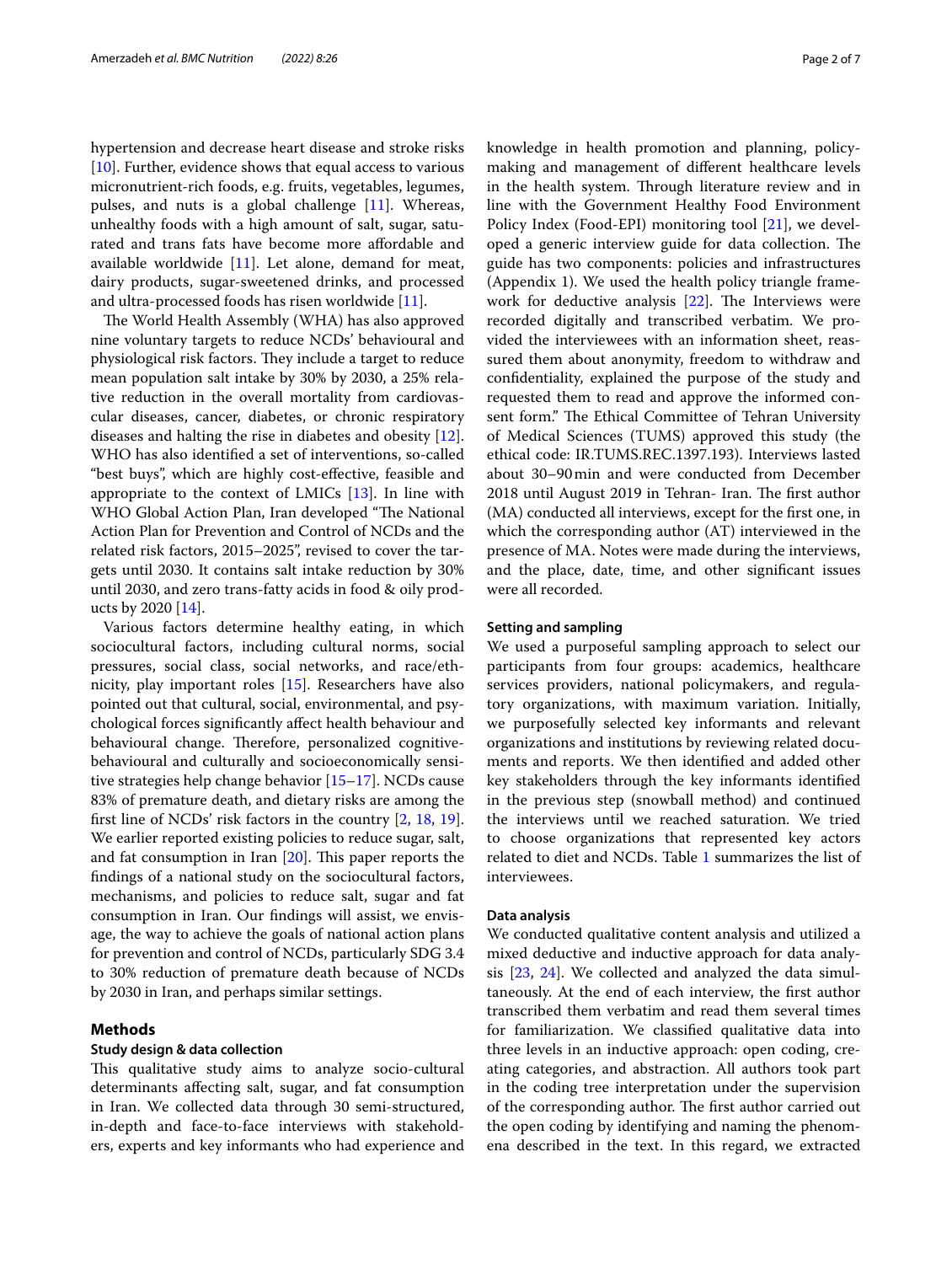# <span id="page-2-0"></span>**Table 1** The list of interviewees and their scope

| <b>Scope of Interviewees</b>                                                             | <b>Number</b>  |  |
|------------------------------------------------------------------------------------------|----------------|--|
| Department of Community Nutrition in Ministry of Health and<br>Medical Education (MOHME) |                |  |
| NCDs Management Office-The MOHME                                                         |                |  |
| National Committee for Prevention and Control of NCDs                                    | $\mathfrak{D}$ |  |
| Schools of Nutrition affiliated with Universities of Medical<br>Sciences                 | $\mathfrak{D}$ |  |
| Deputy for Health-The MOHME                                                              | 1              |  |
| Health Education and Promotion Office<br>- The MOHMF                                     | 1              |  |
| The Iranian Academy of Medical Sciences                                                  | 1              |  |
| Food and Drug Administration (FDA)                                                       | 3              |  |
| Supreme Council of Health and Food Security                                              | $\mathfrak{D}$ |  |
| Primary Healthcare Network Office-The MOHME                                              |                |  |
| Ministry of Agriculture                                                                  |                |  |
| Ministry of Industry, Mine and Trade                                                     |                |  |
| Ministry of Education                                                                    |                |  |
| Deputy of Health at the Universities of Medical Sciences                                 |                |  |
| Municipalities                                                                           |                |  |
| Standard Organization of Iran                                                            | 1              |  |
| Ministry of Economic Affairs and Finance                                                 | 1              |  |
| Islamic Republic of Iran Broadcasting (IRIB)                                             | 1              |  |
| Deputy of Curative Affairs-The MOHME                                                     |                |  |
| WHO Country Representative in Iran                                                       | 1              |  |
| Planning and Budget Organization                                                         |                |  |
| Non-Communicable Diseases Research Center                                                |                |  |

meaning units based on the study's aims, and then we labelled each meaning unit called a code. MAXQDA software (version 11) was used to help with data storage and categorization. Following the open coding, we categorized the codes into various groups and compared the codes with each other, changed and moved them constantly to display the message of the interviews. The first and corresponding authors carried out the categorization process. Nonetheless, all authors revised and approved the entire steps. In the end, to increase the credibility, we sent the transcripts, categories, subcategories and codes to some selected interviewees and sought their approval to make sure the accuracy of the interpretations [\[25,](#page-6-20) [26](#page-6-21)].

# **Results**

Table [2](#page-2-1) summarizes the socio-cultural determinants of salt, sugar and fat consumption in Iran, as well as the identifed cultural barriers.

# **Inadequate structure of traditional medicine and people's desire for traditional foods**

Misinterpretation of traditional medicine and inadequate structure and training of some non-scientifc principles by some people seem to hurt people's health. Some people also think traditional products like cheese and bread are healthier. For example, based on some narrations, some people express that some religious leaders used to eat salt with their food or sometimes their dominant diet was bread and salt. Nowadays, physical activity is not the same as it used to be, and transpiration is less:

*"For example, some people express that our religious leaders recommended eating salt before and after the meal, which confuses the amount and the type of salt used. Moreover people use more sea salts instead of iodized salt." (PMN2)*

Further, people are more interested in traditional foods such as traditional bread, cheese and dough (yoghurt drink), which are more compatible with their tastes. Some people think these products are healthier. Nevertheless, in these non-industrial foods, salt control is more complicated, and many salt producers are reluctant to observe salt levels. Besides, monitoring is not enough:

*"Unfortunately, many people prefer traditional foods, believing that they are healthier. One of the social problems is that people dislike low-salt cheese because it is not compatible with their taste." (PMN9)*

<span id="page-2-1"></span>**Table 2** Cultural barriers on standard consuption of salt, sugar and fat in Iran

| <b>Theme</b>       | Category                                                                              | <b>Examples of cultural barriers</b>                                                                                                                                |
|--------------------|---------------------------------------------------------------------------------------|---------------------------------------------------------------------------------------------------------------------------------------------------------------------|
| Cultural factors   | Inadequate structure of traditional medicine<br>People's desire for traditional foods | Our religious leaders used to eat salt with their food<br>More consumption of traditional bread, cheese and dough (yogurt drink)<br>which contain more salt and fat |
| Individual factors | Low health literacy                                                                   | Families do not consider the nutritional principles and establish children's taste<br>mainly with salty, high-fat and sweet foods                                   |
| Commercial factors | The global trend of nutritional transition and its<br>impact on Iranian society       | The tendency for fast foods and junk foods has increased                                                                                                            |
| Social factors     |                                                                                       | The progressive decline of people's trust in NGOs Few NGOs work and assist the government in these fields                                                           |
| Media factors      | Inappropriate media management                                                        | The potential of these tools seems to be under-utilized, and more unreliable<br>information spread and people do not consider public health recommendations         |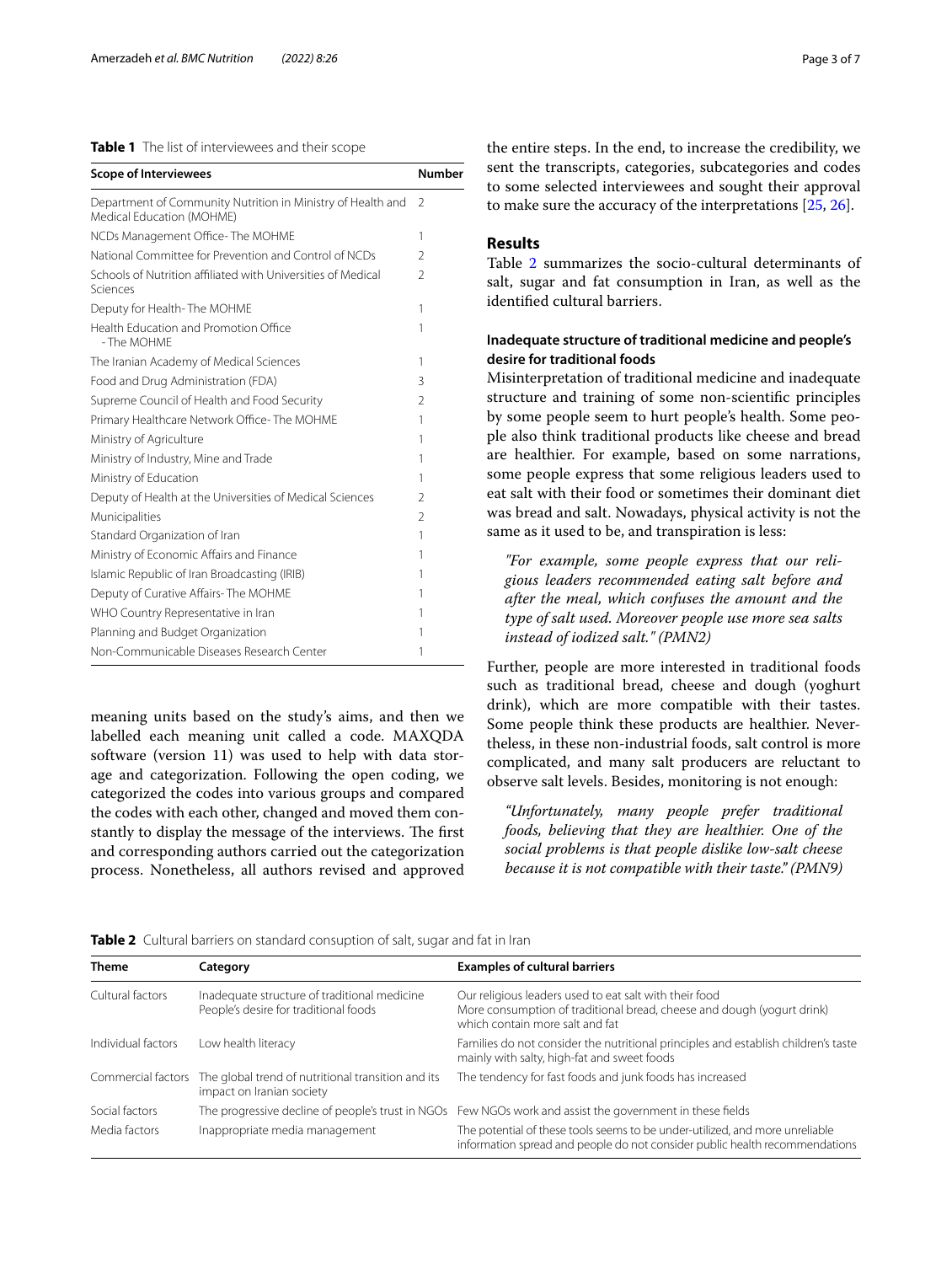Further, the media aggravates the problem by inviting some incompetent people and non-scientifc advertising. For example, people tend to eat sea salt, imagining that sea salt is healthier and has no side efects, such as industrial salt. However, the MOHME could promote iodized salt in the community for many years with lots of efort and decrease many problems of goitre and related disease:

*"Advertisements show that sea salt does not have side efects of industrial salt, while industrial salt is hygienic and has iodine." (PMN9)*

# **Low health literacy**

Some interviewees considered the low level of public health literacy as one of the main issues afecting the country's consumption of sugar, salt, and fat. They believed that increasing public health literacy would reduce health-threatening behaviours, increase awareness, prevent many illnesses, which might lead to a healthier society:

*"Students' health literacy is very low. Media, universities and schools should promote health literacy." (HEN18)*

One reason for the low public health literacy is the lack of awareness of families and the lack of efort to increase it. Some interviewees considered the fundamental cause of the problem in their families and believed that families do not observe the nutritional principles and therefore establish children's tastes wrongly:

*"Our taste is based on a model, and our parents do not spend much time learning, don't have information, and are not interested in appropriate learn*ing properly. Therefore, the baby's taste will form *wrong. For example, when a mother starts providing supplementary food for her child at the age of six months, she tastes herself, which means she is form*ing the baby's taste similar to her taste. This is where *you have to intervene based on scientifc principles." (PMN16)*

# **The global trend of nutritional transition and its impact on the Iranian society**

The dietary pattern has changed globally because of industrialization and time constraints to make healthy foods at home; hence, the tendency for fast foods and junk foods has increased. Besides, although there are many healthy and various foods in the country, these kinds of food might be offered less frequently in restaurants:

*"It's a global trend. Many people in the world eat hamburgers and pizzas. It highly exposes the kids to these ingredients." (PMN2)*

*"Unfortunately, restaurants do not pay attention to this variety of food because it is not proftable for them. When people go to the restaurant, they expect to eat foods not*  available at home. Therefore, tourists' reports of our coun*try are based on restaurant foods. "(PMN12).*

# **The progressive decline of people's trust in NGOs**

In many countries, NGOs play various roles in the society and the health sector by assisting the government in various ways. For example, NGOs help train people about nutrition principles, how to cook food properly, the principles of infant nutrition, the distribution of food during emergencies, school nutrition monitoring, etc. Nonetheless, few NGOs work and assist the government in these felds in Iran. Some interviewees mentioned that most NGOs are government-established NGOs, and people do not trust them because of their poor performance:

*"We are still young in terms of the partnership, even though it has been over 100 years and people's trust has been ruined somehow." (HEN11)*

Besides, some interviewees attributed this problem to the overall low social capital and inadequate health-based perspective in society. They pointed out that people's trust in government agencies and afliated NGOs have decreased:

*"Regarding NGOs in Iran, our overall social capital is low in society. Social capital has diferent levels. Our social capital is also disrupted at the frst level. We also have problems at the family level." (PMN10)*

One local policymaker also pointed to the low social capital in the country:

*"In general, since social capital in Iran has decreased, people do not somehow trust the governmental agencies." (PMN16)*

There are also very few NGOs in the field of salt, sugar and fat control whose work is related to the prevention and training of these problems; NGOs can make people aware and reduce salt, fat and sugar consumption. One reason is that most NGOs in the country deal with treatment, e.g. diabetes, cancer, kidney patients and so on:

*"Most of those who come to us for NGOs are related to treatment. They aim to help patients more.* There are very few NGOs in the field of nutrition." *(PMN20)*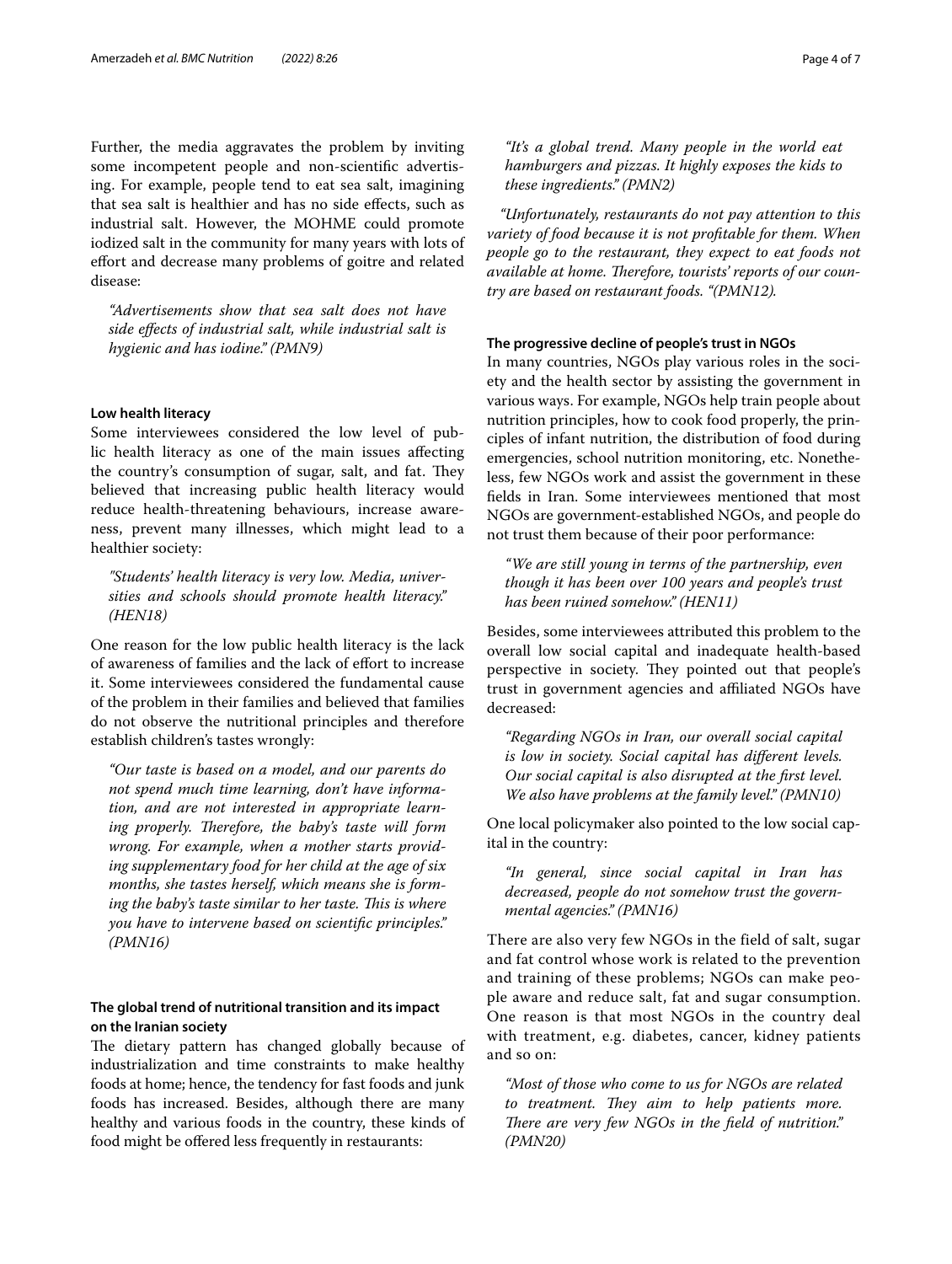# **Inappropriate media management**

One tool to train people about healthy nutrition is the media and civil society. Regarding the widespread use of social networks and their impact on society, the potential of these tools seems to be underutilized in healthy diet education. Some interviewees believed that with the advent of new media, the government does not promote the culture of its usage, and it is common to push people away with negative advertising:

*" Social networks have grown much faster than*  the cultural standards of their usage. The culture *of using social networks is very low in the country. The media and film industry can be very effective." (HEN25)*

Besides, another socio-cultural problem in recent years is promoting foreign (broadcasted from outside of Iran) media and people's interest in them. According to some interviewees, the source of a lot of news and information comes from foreign media, which has reduced the impact of domestic media. As a result, less reliable information on health and nutrition can be transferred to the public and more unreliable information spread:

*"How do we want to convey information to people? How popular is the IRIB (Islamic Republic of Iran Broadcasting)? Nowadays, more and more people are watching foreign channels." (HEN18)*

# **Discussion**

This study analyzed policymaking regarding the sociocultural determinants afecting sugar, salt, and fat consumption in Iran, aiming to revise and improve related policies.

Our fndings show that the inadequate structure in traditional medicine, training some non-scientifc principles by some people, people's desire for conventional foods, and low health literacy are among socio-cultural determents infuencing high sugar, salt, and fat consumption in the country. This problem of traditional foods containing a high level of fatty acid and salt also exists in Vietnam, drawing particular attention [[27\]](#page-6-22). The root of the problem is the lack of families' awareness and inadequate efort to raise it, which might establish children's taste mainly with salty, high-fat and sweet foods from the early stages. In another study, which examined the knowledge and attitudes towards salt consumption in people referred to the Health Center in Ardabil (a province in the north-west of Iran), the total score was 7.5 out of 16, which shows a low level of awareness [[28\]](#page-6-23). A similar study emphasizes increasing health-related knowledge, abilities, and skills to bridge the gap between knowledge and dietary practices and to raise health literacy in society [[29](#page-6-24)]. Therefore, more monitoring of traditional medicine and increasing people's and families' health literacy are important actions.

Further, our fnding reveals a problem with the media and social networks. It seems that the government does not use the potential of social media appropriately and sufficiently to boost healthy diet education. With the advent of the new media, the contextual culture of its usage has not been promoted in Iran. Besides, people's interest in domestic media and its impact might also decrease. Many untrustworthy channels transfer wrong and unreliable information (infodemics) about sugar, salt, fat intake, and nutrition to the public. At the global level, mass-media awareness campaigns, plus the regulations related to salt content, can avoid 8.5 million deaths worldwide  $[30]$  $[30]$ . The problem might be the availability of reliable bodies to monitor the content of cyberspace to ensure the credibility of a source. Another study highlights the importance of social media and its role in improving people's diet [\[31](#page-6-26)].

Our interviewees also expressed that the pattern of nutrition has also changed globally, mainly because of industrialization. People's tendency towards fast foods, unhealthy foods and junk foods has increased. Although there are many healthy and diferent foods in the country, they are less offered in restaurants, while most served foods are unhealthy regarding salt, sugar and fat. Another study found that girls in Lahijan (a northern city of Iran) had a high intake of low-value snacks and high-calorie foods  $[32]$  $[32]$ . There was also the problem of changing people's eating habits and eating more fast food and foods containing sugar, salt and fat in Nepal, Pakistan and Bangladesh [[33\]](#page-6-28).

Our research endorses other studies that suggest that fast food and new-generation tastes need special attention. One reason for the fast-food tendency is because people have less free time and do not have enough time to cook meals, especially housewives. Another reason is the low price of these foods because of the lack of healthy foods, which might lead people to buy them because of economic problems. Another study about the spread of fast food found diferent reasons for this issue, including the Perfect Meeting Place, disliking traditional foods, transition in family structure and values, media Infuence, peer pressure, marketing strategies, awareness of food production, and lower price [[34\]](#page-6-29).

We found another problem with the Iranian diet, which is people's taste desire for salty, high-fat and sweet foods. Many manufactures use salt in most foods, such as cheese, because of its protective properties, while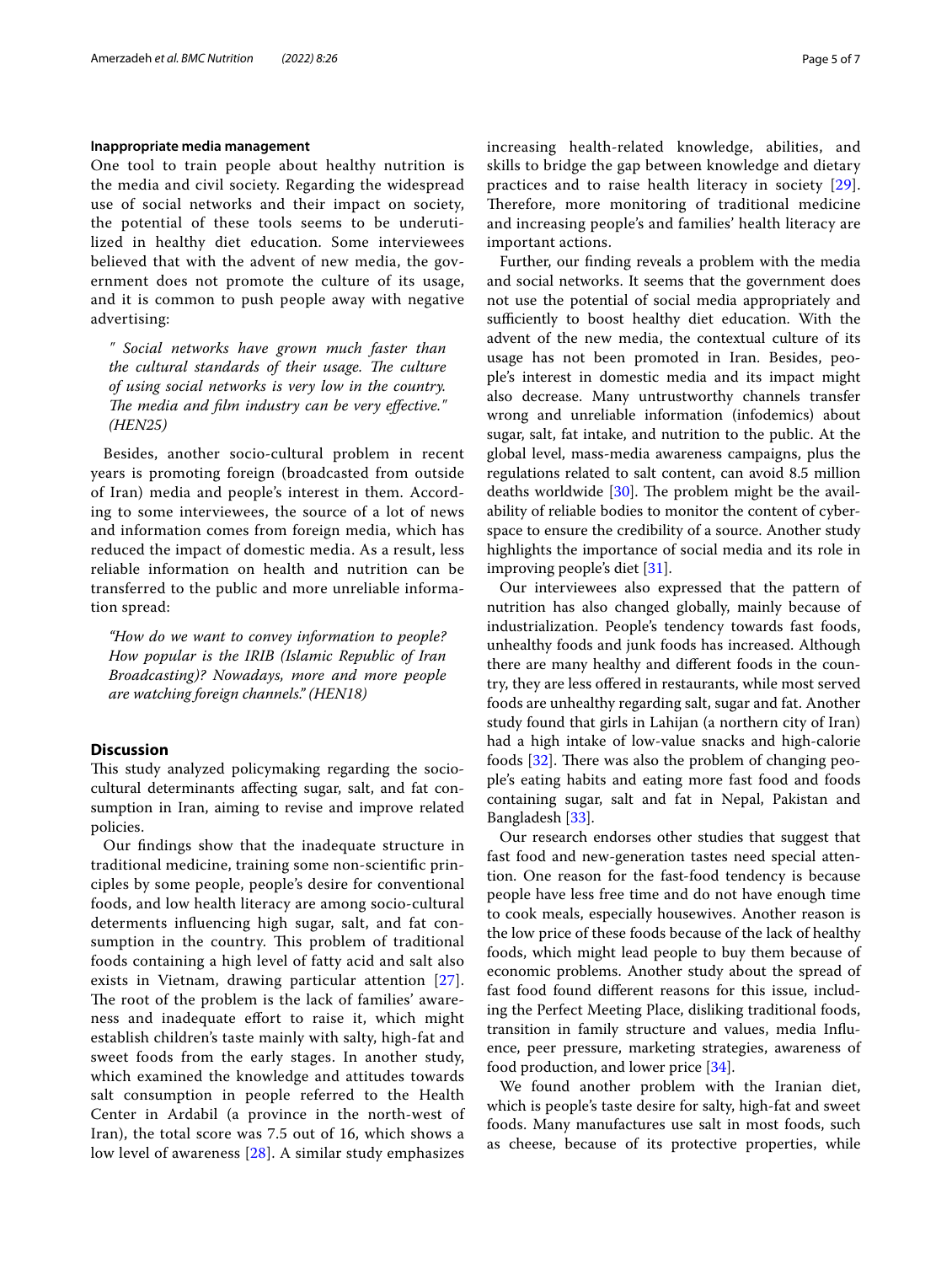consumers are also interested in such a taste. Similar to our study, another study refers to Iranian salty food consumption habits and the fact that the taste of salt exists in most traditional Iranian dishes. It also considers manufacturing and ofering high salt products in the food industry a threat [[31](#page-6-26)]. Another study recommends appropriate subsidy allocation for healthier food products, such as flour and bread to promote beneficial nutrition in society and better purchasing habits  $[35]$  $[35]$ . Therefore, the food culture needs to be changed gradually and use less salt, sugar and fat for diferent dishes.

## **Rigor of study**

To the best of our knowledge, this study is the frst of its kind to identify problems and gaps in terms of sociocultural determinants and mechanisms and policies to reduce salt, sugar, and fat in Iran. We could not convince a few interviewees to participate in our research despite our utmost efforts, perhaps due to their concern about their position. Nonetheless, the in-depth nature of the interviews with various stakeholders enabled us to collect a rich data source. Besides, this study was conducted before the COVID-19 pandemic initiated. We acknowledge that peoples' diet may have changed due to economic consequences and food accessibility particularly among vulnerable citizens [[36](#page-6-31)]. Our analysis is contextual-based and applicable to the characteristics of the Iranian society. Caution is necessary to generalize farreaching conclusions from our study.

# **Conclusions**

This paper studied policymaking of the socio-cultural determinants in sugar, salt and fat consumption in Iran to help policymakers improve related policies. Reducing salt, fat and sugar consumption is problematic in Iran, mainly due to multi-dimensional socio-cultural determinants. In line with sustainable development goal (SDG) 3.4 to reduce 30% of premature death due to NCDs and related risk factors by 2030 in Iran, various stakeholders from multiple sectors, particularly the education system, media, civil society and government, need to initiate a coherent series of interventions to alter people's approach to select healthy food, so they reduce the consumption of foods with excessive salt, fat and sugar.

#### **Abbreviations**

NCDs: Noncommunicable diseases; NGOs: Non-Governmental Organizations.; SDG: Sustainable Development Goal; LMICs: Low and Middle-Income Countries; WHO: World Health Organization; WHA: The World Health Assembly; TUMS: The Tehran University of Medical Sciences; MA: Mohammad Amerzadeh; AT: Amirhossein Takian; MOHME: Ministry of Health and Medical Education; FDA: Food and Drug Administration; IRIB: Islamic Republic of Iran Broadcasting; HP: Hamed Pouraram; AKS: Ali Akbari Sari; AO: Afshin Ostovar; PhD: Philosophy of Doctrine.

## **Supplementary Information**

The online version contains supplementary material available at [https://doi.](https://doi.org/10.1186/s40795-022-00518-7) [org/10.1186/s40795-022-00518-7](https://doi.org/10.1186/s40795-022-00518-7).

**Additional fle 1.** Interview guide.

#### **Acknowledgments**

We would like to express our deepest gratitude to all stakeholders, health care providers, and interviewees who participated in this study.

#### **Authors' contributions**

AT and MA conceived the study. AT supervised all evaluation phases and revised the manuscript. HP, AKS and AO were advisors in methodology and contributed to the intellectual development of the manuscript. MA collected and conducted primary data analysis. All authors read and approved the fnal version of the manuscript. AT is guarantor.

## **Funding**

This research is a part of a Ph.D. thesis in health policy at TUMS. It benefted from the support of the TUMS, Iran.

# **Availability of data and materials**

The datasets used and/or analyzed during the current study available from the corresponding author on reasonable request. The entire dataset is in Farsi language.

# **Declarations**

#### **Ethics approval and consent to participate**

The Ethical Committee of the TUMS- Iran approved this study. Ethical code: IR.TUMS.SPH.REC.1397.193. All methods were carried out in accordance with relevant guidelines and regulation.. We provided the interviewees with an information sheet, reassured them about anonymity, freedom to withdraw and confdentiality, explained the purpose of the study and requested them to read and approve the informed consent form."

#### **Consent for publication**

Not applicable.

#### **Competing interests**

We have no conflicts of interest to disclose.

#### **Author details**

<sup>1</sup> Social Determinants of Health Research Center, Research Institute for Prevention of Non-Communicable Diseases, Qazvin university of Medical Sciences, Qazvin, Iran. <sup>2</sup> Department of Health Management, Policy & Economics, School of Public Health, Tehran University of Medical Sciences (TUMS), Tehran, Iran. 3 <sup>3</sup> Department of Global Health and Public Policy, School of Public Health, Tehran University of Medical Sciences (TUMS), Tehran, Iran. <sup>4</sup> Heath Equity Research Center (HERC) - TUMS, Tehran, Iran.<sup>5</sup> Department of Community Nutrition, School of Nutritional Sciences and Dietetics, Tehran University of Medical Sciences (TUMS), Tehran, Iran. <sup>6</sup>Center for NCD Prevention and Management, Ministry of Health and Medical Education, Tehran, Iran. Osteoporosis Research Center, Endocrinology & Metabolism Research Institute, Tehran University of Medical Sciences (TUMS), Tehran, Iran.

#### Received: 24 June 2021 Accepted: 21 March 2022 Published online: 25 March 2022

#### **References**

- <span id="page-5-0"></span>Naghavi M, Abajobir AA, Abbafati C, Abbas KM, Abd-Allah F, Abera SF, et al. Global, regional, and national age-sex specifc mortality for 264 causes of death, 1980–2016: a systematic analysis for the global burden of disease study 2016. Lancet. 2017;390(10100):1151–210.
- <span id="page-5-1"></span>2. Murray CJ, Aravkin AY, Zheng P, Abbafati C, Abbas KM, Abbasi-Kangevari M, et al. Global burden of 87 risk factors in 204 countries and territories,